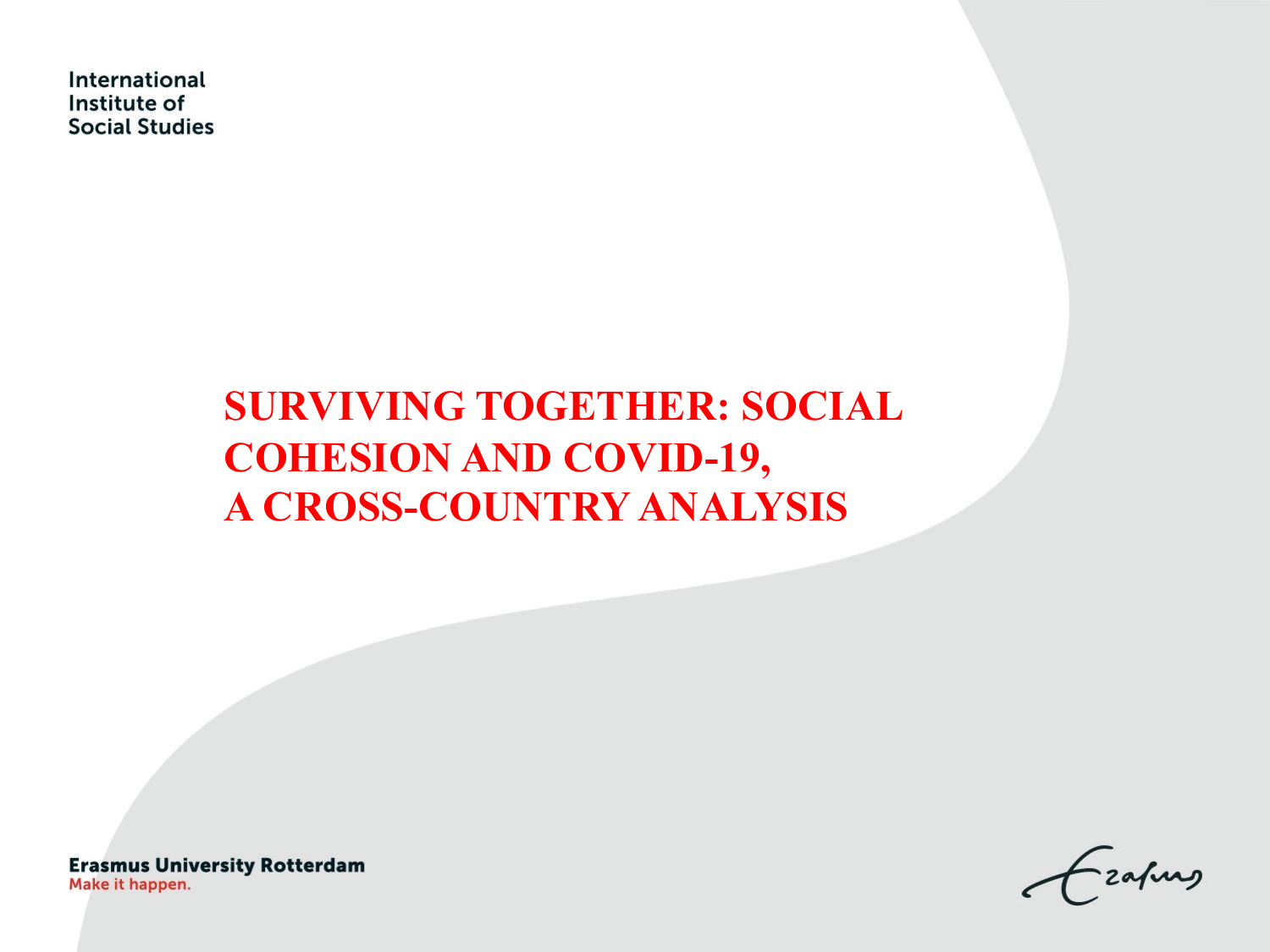# COVID19 what explains its different spread?

Determinants of spread and fatality of COVID 19

- Quality of health care systems?
- Government type?
- Societal factors, trust or networks  $\rightarrow$  city or local level

We analyze the role of social cohesion  $\rightarrow$  beyond social capital at cross country level

More cohesive societies may be better equipped to reduce the impact of a pandemic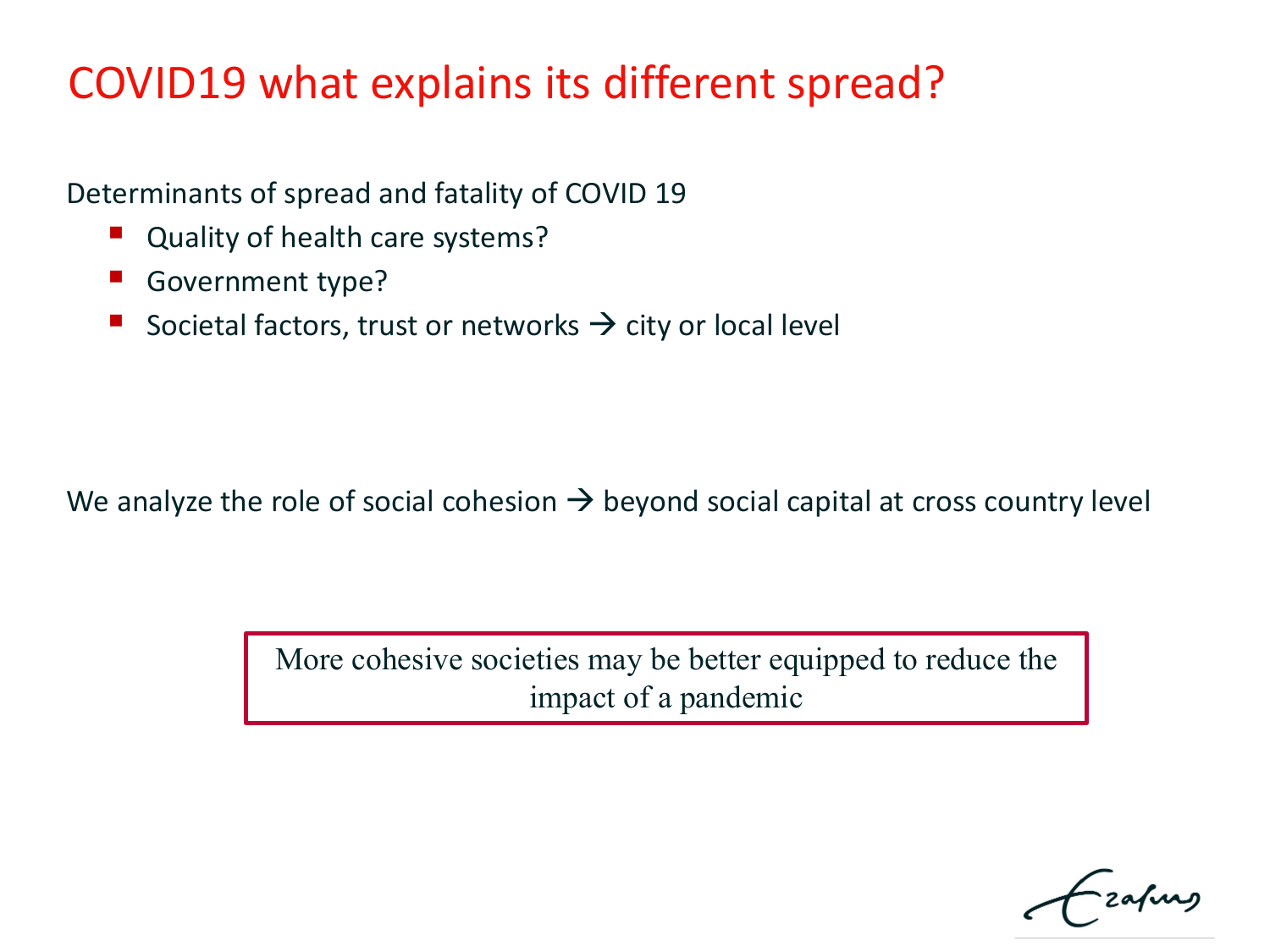

zafurg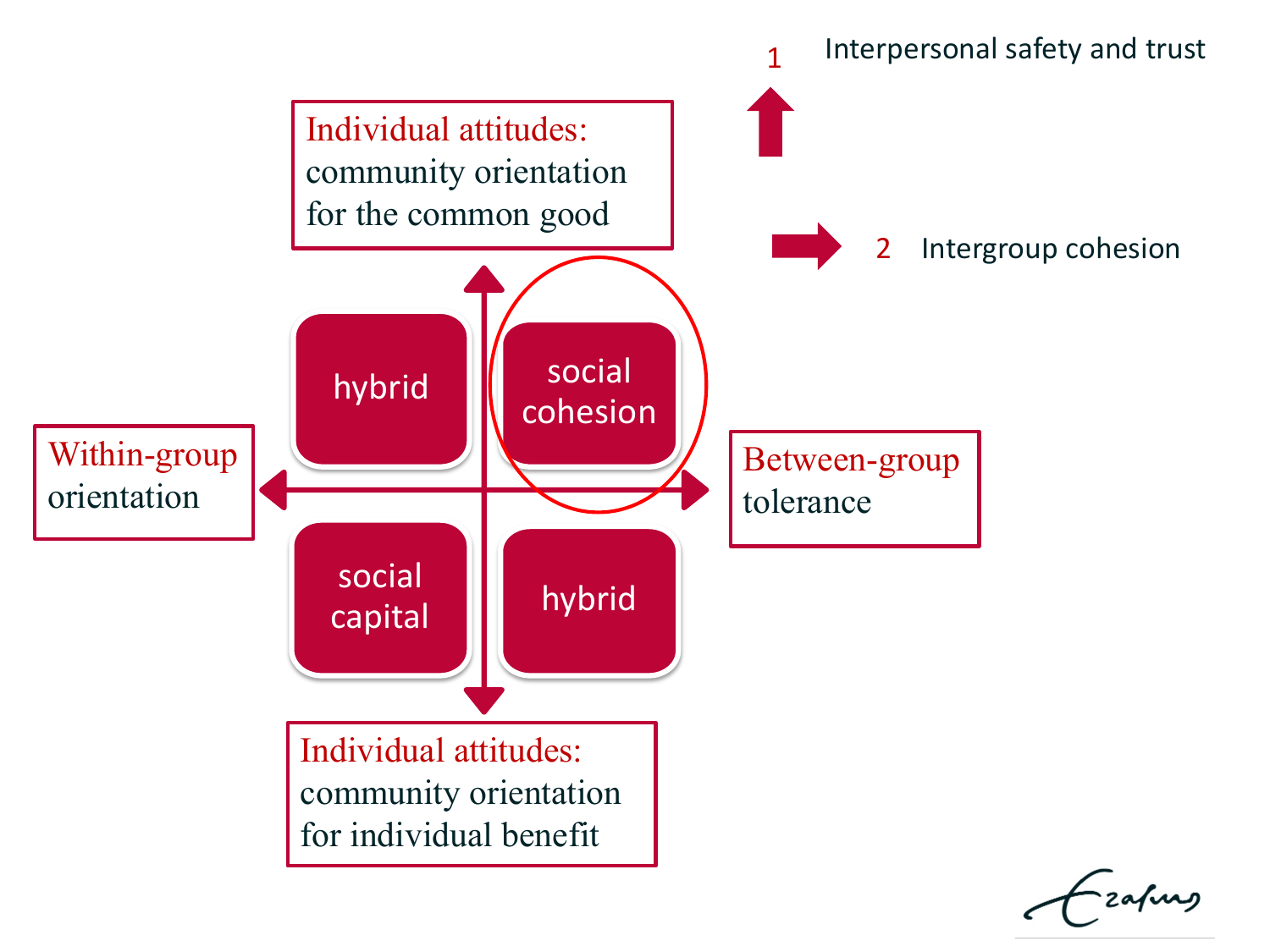## **SOCIAL COHESION**

## •**Rating intergroup Grievances**

### •**Riots**

## •**Rating internal Conflict**

•**Rating deaths in Conflict** 

- •**Rating Terrorism Risk**
- •**Guerrilla**
- •**Rating law and order**
- •**Political risk**
- •**Terrorist attack**

- •**% Kidnapping**
- •**% Attacked**
- •**Trust family**
- •**Trust people you know personally**
- •**Trust people you meet for the first time**
- •**Rate car theft**
- •**% Feel Safe at Night** •**Sex exploitation**
- •**Freedom of choice in life satisfied**
- •**Homicide Rate**
- •**% Attacked**
- •**% Most People can**  •**Violent Death Rate be Trusted**
	-

## Intergroup Cohesion **Interpersonal Safety and trust**

- •**% Murder**
- **Not go out**
- **Secure in neighborhood** •**robberies in the neighborhood** •**Alcohol consumed neighborhood**
- •**Drug sale in street**
- - •**% Items stolen home**
- •**Theft**
- •**Trust**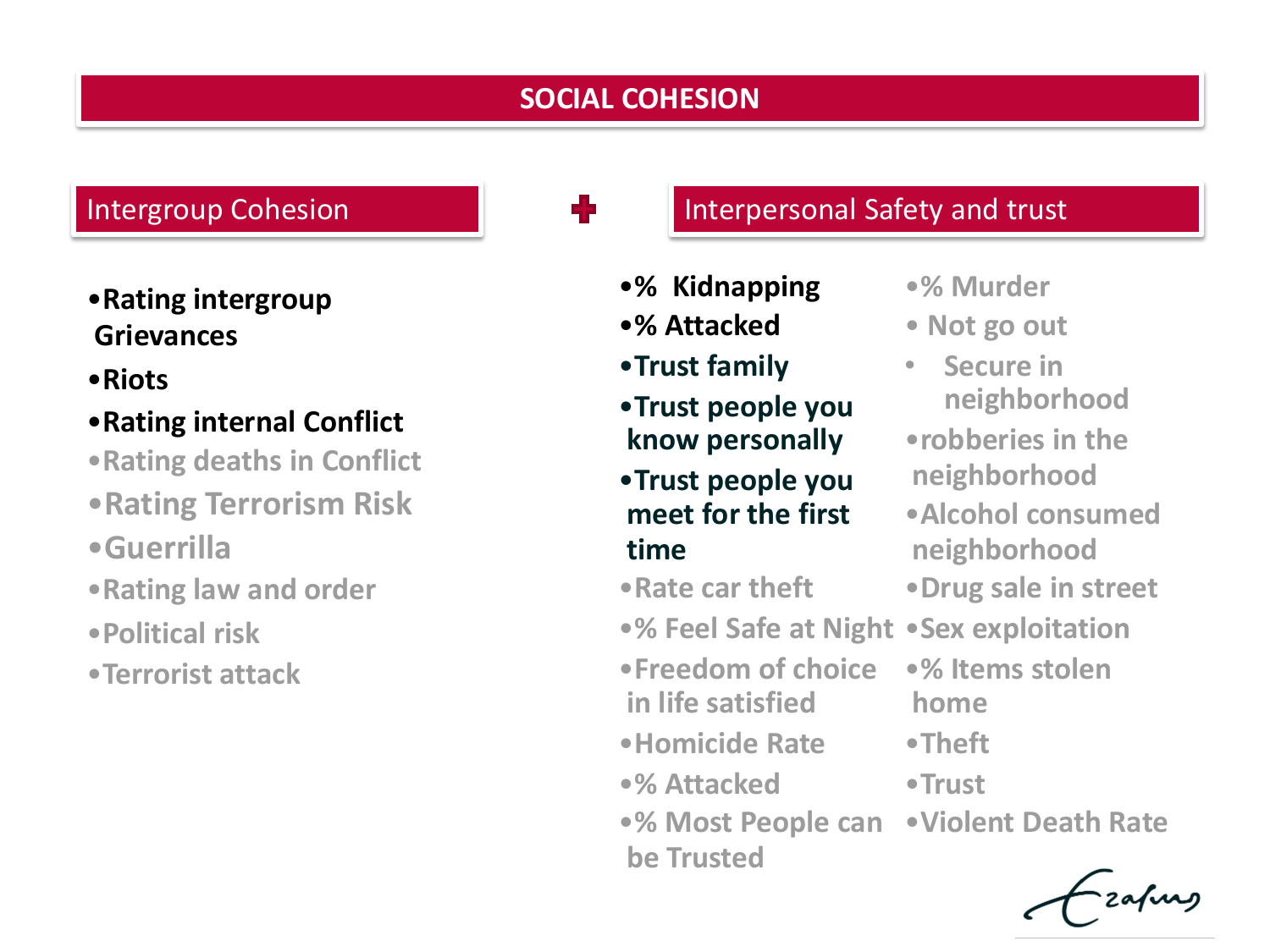# Methods and data

Covid19 cases, deaths =  $\beta_1 SC_i + \beta_2 GDP + \beta_3 G + \beta_4 H + \beta_5 V$ demlib

| $\Box$ SC is the key explanatory variable:      | Social Cohesion Index $(SC_1)$                  |  |
|-------------------------------------------------|-------------------------------------------------|--|
|                                                 | Intergroup Cohesion Index $(SC_2)$              |  |
|                                                 | Interpersonal Safety & Trust Index $(SC_3)$     |  |
| <b>SEP Gross Domestic product</b>               |                                                 |  |
| $\Box$ G $\rightarrow$ institutional capacity:  | Quality of public services                      |  |
|                                                 | Governance performance                          |  |
|                                                 | Corruption index.                               |  |
| $\Box$ H $\rightarrow$ health care capacity:    | Governments health expenditures % GDP           |  |
|                                                 | Number of hospital beds                         |  |
|                                                 | Percentage of the population over 65 years old. |  |
| <i>Vdemlib</i> Differences in political systems |                                                 |  |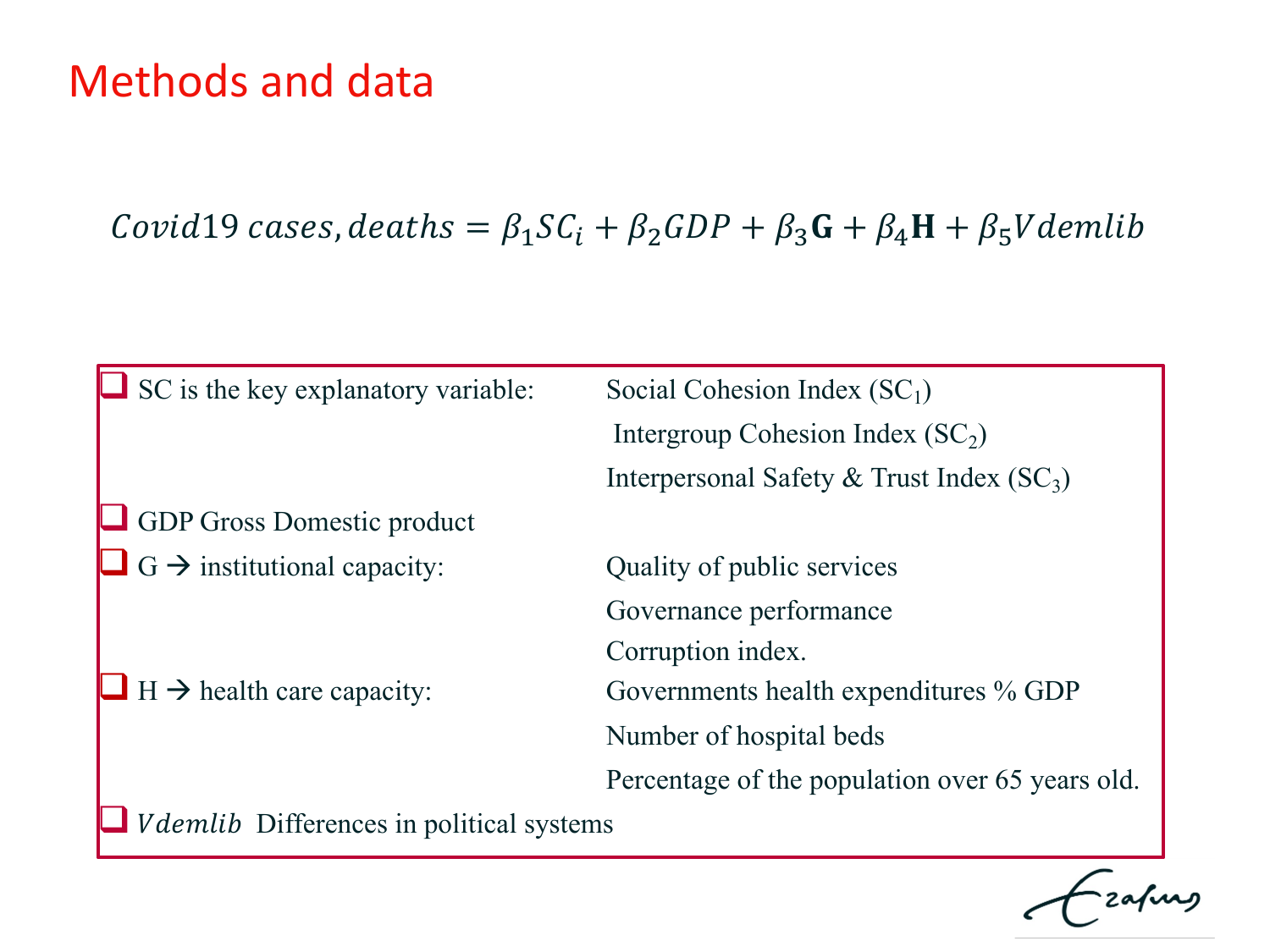# Results deaths

| COVID deaths per ten thousand |            |           | $\left(3\right)$ |
|-------------------------------|------------|-----------|------------------|
| Social cohesion               | $-2.336**$ |           |                  |
|                               | $(-3.11)$  |           |                  |
| Intergroup cohesion           |            | $-0.765*$ |                  |
|                               |            | $(-2.24)$ |                  |
| Interpersonal safety trust    |            |           | $-0.982^{+}$     |
|                               |            |           | $(-1.93)$        |
| N                             | 138        | 132       | 131              |
| adj. $R^2$                    | 0.145      | 0.119     | 0.104            |

Note: Regressions 1, 2 and 3 include the following covariates: GDP per capita, Liberal democracy index, Corruption index, Governance performance,

public services, hospital beds per ten thousands, percentage over 65 years old

 $^{+}p$  < 0.15,  $^{*}p$  < 0.05,  $^{**}p$  < 0.01,  $^{***}p$  < 0.001

There were 2.3 less deaths per ten thousand inhabitants (32 cases less) when countries have a one-point increase on the Social Cohesion Index.

United States ISD = Austria ISD  $\rightarrow$  2.3 less cases per ten thousand inhabitants (30,000 deaths less)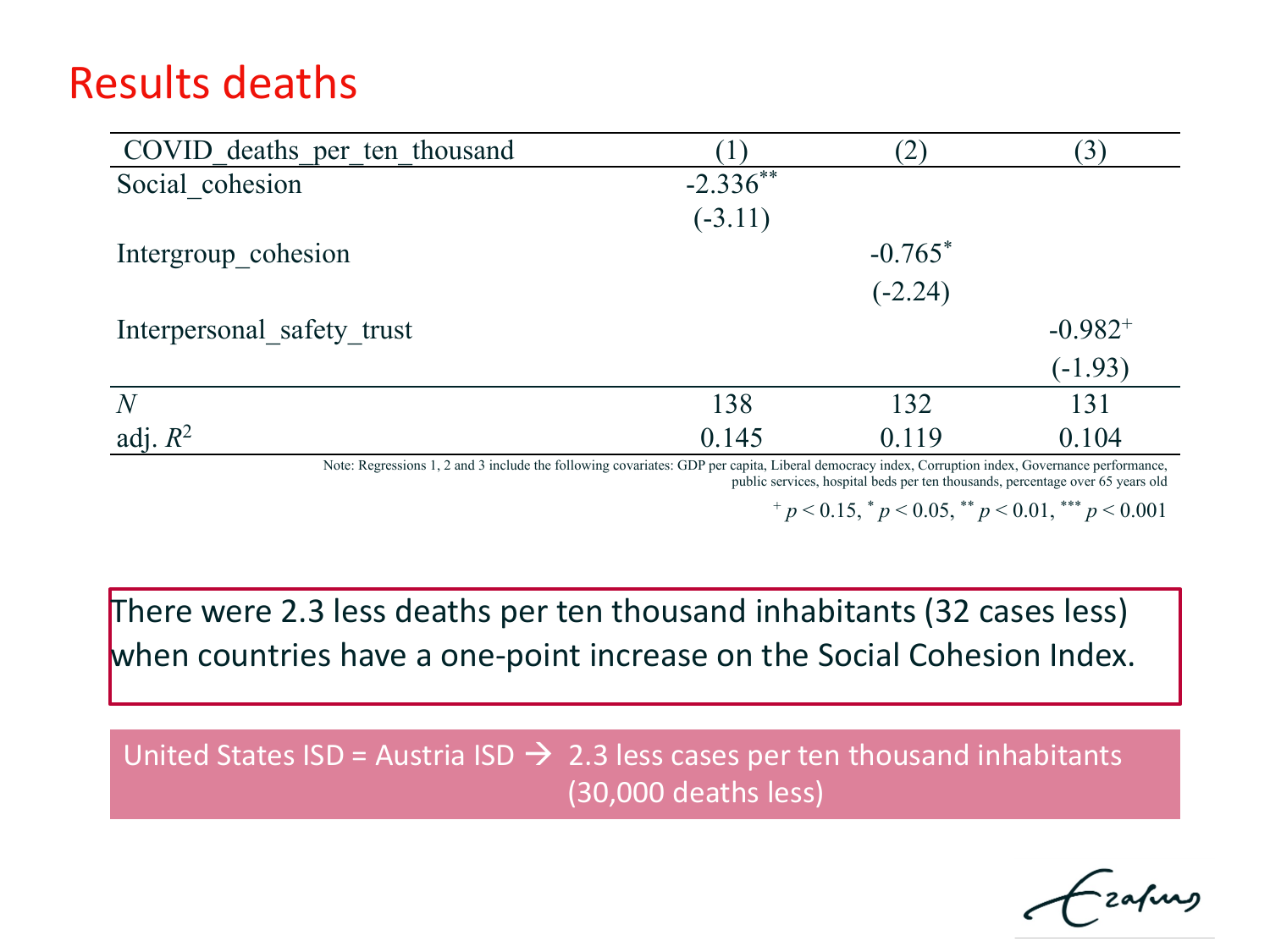# **Discussion**

- $\triangleright$  Relationship between social cohesion and the impact of Covid-19 in a large cross-country analysis
- $\triangleright$  Social cohesion measured with a multiscalar (intergroup level and interpersonal level) and multidimensional (31 indicators) index
- $\triangleright$  Consistently negative relationships between social cohesion on the one hand and Covid-19 infections and deaths on the other hand.
- $\triangleright$  Tolerance and trust between social groups are more important to explain lower Covid-19 than: community attitudes and behaviours between individuals, health care capacity, economic context or government capacity